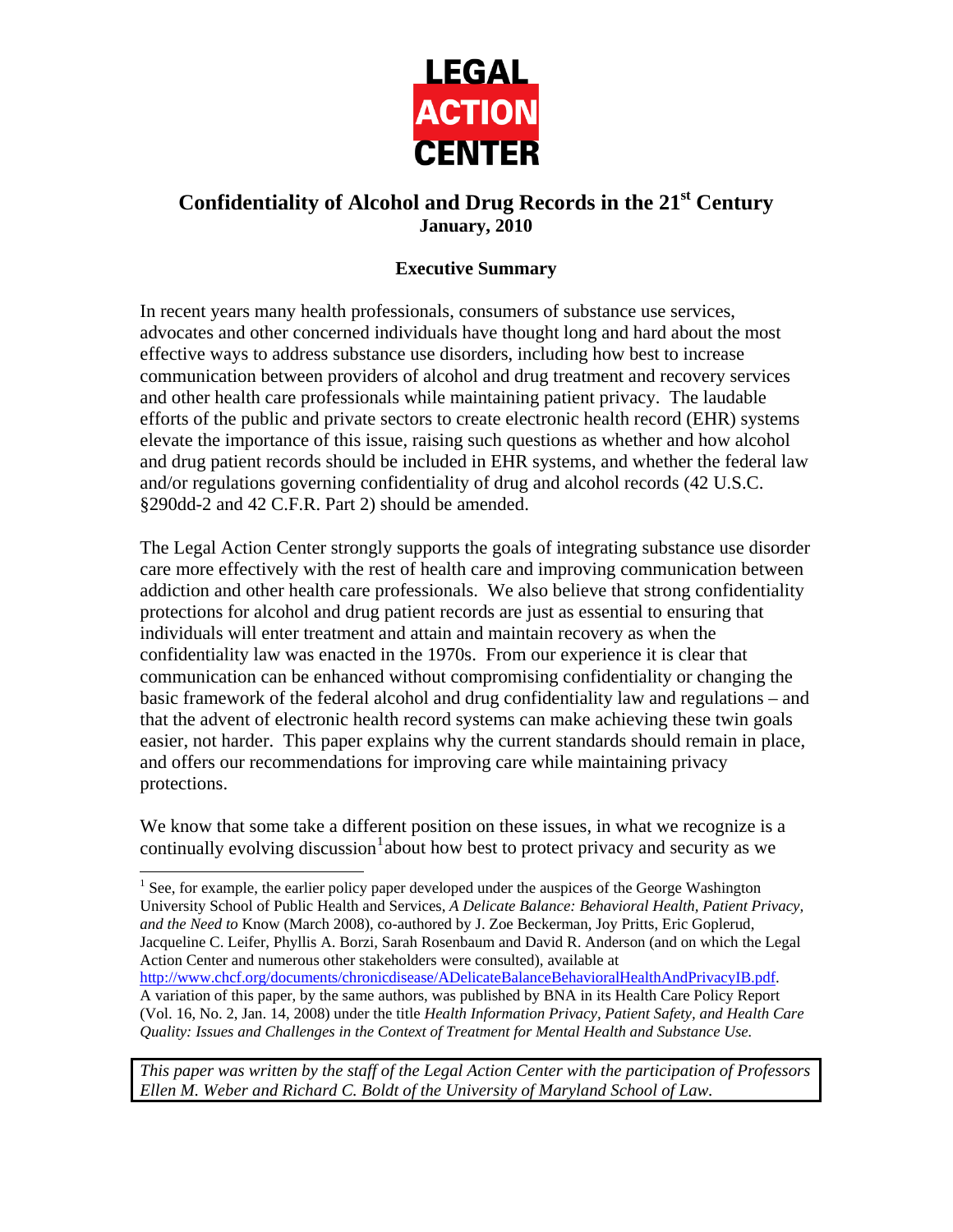develop a national strategy to replace paper with interconnected electronic systems for collecting, storing and transferring individuals' health information.<sup>[2](#page-1-0)</sup> But we also know everyone has the same goal of identifying the policies and practices that will encourage health care providers to talk to their patients about substance use disorders and protect the confidentiality of those who seek treatment. We welcome dialogue and discussion with everyone to achieve that all-important goal.

In summary, we believe:

- Ensuring enhanced confidentiality protections for people receiving substance use disorder care remains as essential as ever. The federal law and regulations governing Confidentiality of Alcohol and Drug Patient Records strike a sensible and workable balance by requiring alcohol and drug patients' informed consent for disclosure in most circumstances, with limited exceptions that allow these individuals' health care providers to share that information when needed to provide safe, effective health care. In contrast, the HIPAA approach, which allows virtually unfettered disclosure of alcohol and drug patient records without individual patient consent to the full range of individuals and organizations involved in law enforcement, health care payment, and health care operations, and allows those entities to redisclose those records without restriction, would keep many people from entering critically needed treatment for substance use disorders. Their justified fear of being arrested and prosecuted, losing custody of their children, and suffering employment, insurance and other discrimination would overwhelm their desire to obtain care. Indeed, many have criticized HIPAA for its insufficient protection of patient privacy in these and other contexts, and people with substance use histories unfortunately are more stigmatized than most recipients of health care.
- Much progress can and should be made in integrating substance use disorder care more effectively with the rest of the health care system. But the federal alcohol and drug patient confidentiality protections are not a major barrier to that goal, since they provide the tools (medical emergency exception, consent forms, qualified service organization agreements, etc.) necessary to facilitate communication. The much more significant problems are that other health care providers often fail to ask about alcohol and drug use history and treatment. When they are asked, many patients are afraid to tell for fear they will not receive the health care they are seeking. Addressing those problems is critical to any successful effort to improve communication and integration of substance use disorder and other health care.

<span id="page-1-0"></span> $2<sup>2</sup>$  These discussions are gaining even more momentum following the enactment of the American Recovery and Reinvestment Act (ARRA) in early 2009, and the work now being undertaken to implement the health information technology provisions of ARRA, called the Health Information Technology for Economic and Clinical Health Act (HITECH). The HITECH Act is designed to promote the development of the governing policies, standards and technological infrastructure for what is envisioned as a nationwide health information network. See the ARRA legislation, including Subtitle D (Privacy) of its HITECH provisions, at [http://frwebgate.access.gpo.gov/cgi-bin/getdoc.cgi?dbname=111\\_cong\\_bills&docid=f:h1enr.pdf.](http://frwebgate.access.gpo.gov/cgi-bin/getdoc.cgi?dbname=111_cong_bills&docid=f:h1enr.pdf)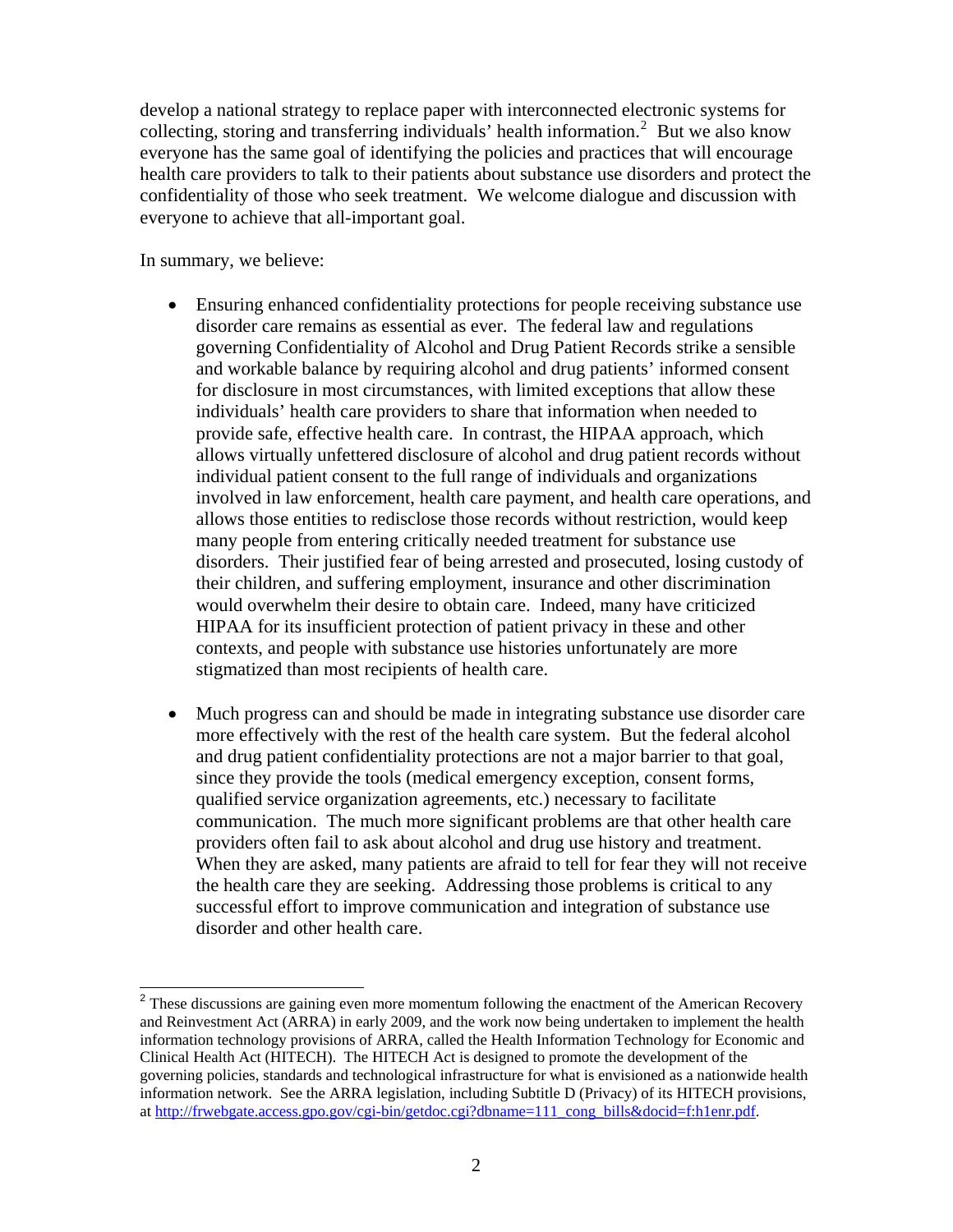- Electronic health record (EHR) systems can and should be constructed so that alcohol and drug patient records are included and shared with other treating professionals as allowed by the federal confidentiality rules. The technology exists to do this, and, as a result, the adoption and use of EHR systems has the potential to dramatically improve the communication of information about substance use treatment to other health care providers, without compromising patient confidentiality. But we must make sure that EHR systems are constructed correctly, and that substance use disorder and mental health providers receive the resources, technology and technical assistance they need to participate.
- If the current federal alcohol and drug confidentiality rules need to be improved to improve communication, the focus should be on revisiting the federal government's interpretation of the existing law and regulations to determine if there are ways to achieve that goal without compromising the fundamental principles of the law and regulations. Amending the underlying statute would create great – and we strongly believe unacceptable – risk that bedrock protections could be eviscerated during the legislative process. We recommend that a public/private partnership – involving the Substance Abuse and Mental Health Services Administration, single state authorities, the recovery community, substance use disorder and health care providers and experts and legal experts – engage in a deliberative, consensus-building process to identify how best to improve communication between substance use disorder and other health care professionals while maintaining critical privacy protections.

#### **Discussion**

#### **The Importance of Maintaining the Current Federal Law and Regulations Protecting Confidentiality of Alcohol and Drug Patient Records**

In the early 1970s Congress passed and President Nixon signed legislation affording stringent confidentiality protections to alcohol and drug patient records after a series of incidents in which law enforcement officials and others sought to obtain substance use records of many patients. The then U.S. Department of Health Education and Welfare issued implementing regulations in 1975. 42 U.S.C. §290dd-2 and 42 C.F.R. Part 2.

The federal government recognized that without a strong guarantee of privacy, people in need of alcohol and drug care would be afraid to enter treatment lest they be arrested and prosecuted; lose custody of their children or parental rights; lose their jobs (for example, current illegal drug users are not protected under anti-discrimination laws such as the Americans with Disabilities Act and thus people seeking help for their drug problems can legally be fired); be denied health care; be excluded or evicted from public housing; or be unable for the rest of their lives to obtain health, disability or life insurance. Any and all of these can forever affect an individual's career path and ability to provide for his/her family or even cost individuals their liberty.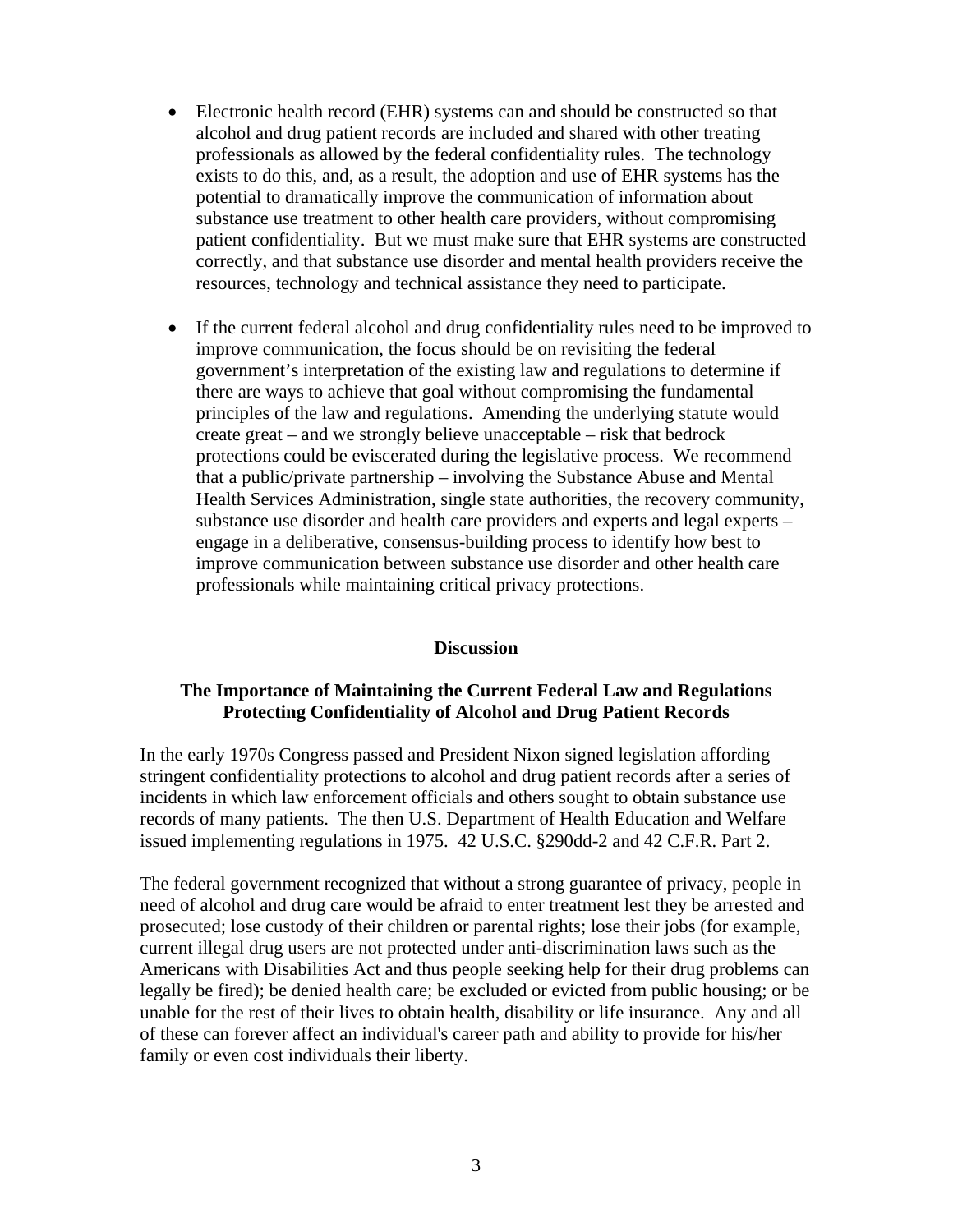Furthermore, uncontrolled disclosure of information identifying individuals with alcohol or drug problems also has negatively affected many of these patients' access to health care itself, and the quality of care they receive. Denial of insurance and discriminatory or poor quality treatment by many "mainstream" health care providers of patients identified as having drug or alcohol problems unfortunately continue to occur all too frequently.

Given all these problems, it is not surprising that a recent study in the *Journal of the American Medical Informatics Association* entitled "Openness of patients' reporting with use of electronic records: psychiatric clinicians' views<sup>[3](#page-3-0)3</sup> found that of the outpatient mental health clinicians surveyed:

- 83% disagreed with including their own psychiatric records among routinely accessed EHR systems;
- 80% of respondents said that if they were a patient, they would not want health care providers to have the ability to routinely access their mental health records; and
- 63% said they are less willing to record highly confidential information in EHRs compared with paper records.

The researchers write that the survey findings demonstrate that people involved with mental health care are particularly sensitive to EHR privacy and security issues (Monegain, *Healthcare IT News*, 12/16). While we know of no similar study of substance use disorder professionals, we expect they would be at least as concerned about the unfettered disclosure of their records to the rest of the health care system.

Unfortunately, these risks are as real today as they were three and a half decades ago. Law enforcement still seeks alcohol and drug treatment records on a regular basis to pursue criminal investigations of patients, people with substance use disorders often lose custody of their children, and a poll conducted in 2001 for Faces and Voices of Recovery by Peter D. Hart Research Associates found that 24% of people in recovery report having suffered employment and/or insurance discrimination, with 12% reporting they had personally been denied a job or promotion.<sup>[4](#page-3-1)</sup> This is why the federal law and regulations that protect the confidentiality of alcohol and drug records (hereafter referred to as "42 C.F.R. Part 2") ordinarily allow disclosures by an alcohol and drug program only by way of an individual's voluntary, prior informed consent, in a medical emergency or when a treatment program has signed Qualified Service Organization/Business Associate Agreements with the recipient.

<span id="page-3-0"></span><sup>&</sup>lt;sup>3</sup> See Ronald M. Salomon, Jennifer Urbano Blackford, Trent Rosenbloom, Sandra Seidel, Ellen Wright Clayton, David M. Dilts, Stuart G. Finder, *Openness of patients' reporting with use of electronic records: psychiatric clinicians' views*, *JAMIA 2010;17:54-60 doi:10.1197/jamia.M3341.* Available at [http://jamia.bmj.com/content/17/1/54.full.](http://jamia.bmj.com/content/17/1/54.full)

<span id="page-3-1"></span><sup>4</sup> See Peter D. Hart Research Associates, Inc., *The Face of Recovery* (October 2001), available at [http://facesandvoicesofrecovery.org/pdf/hart\\_research.pdf](http://facesandvoicesofrecovery.org/pdf/hart_research.pdf).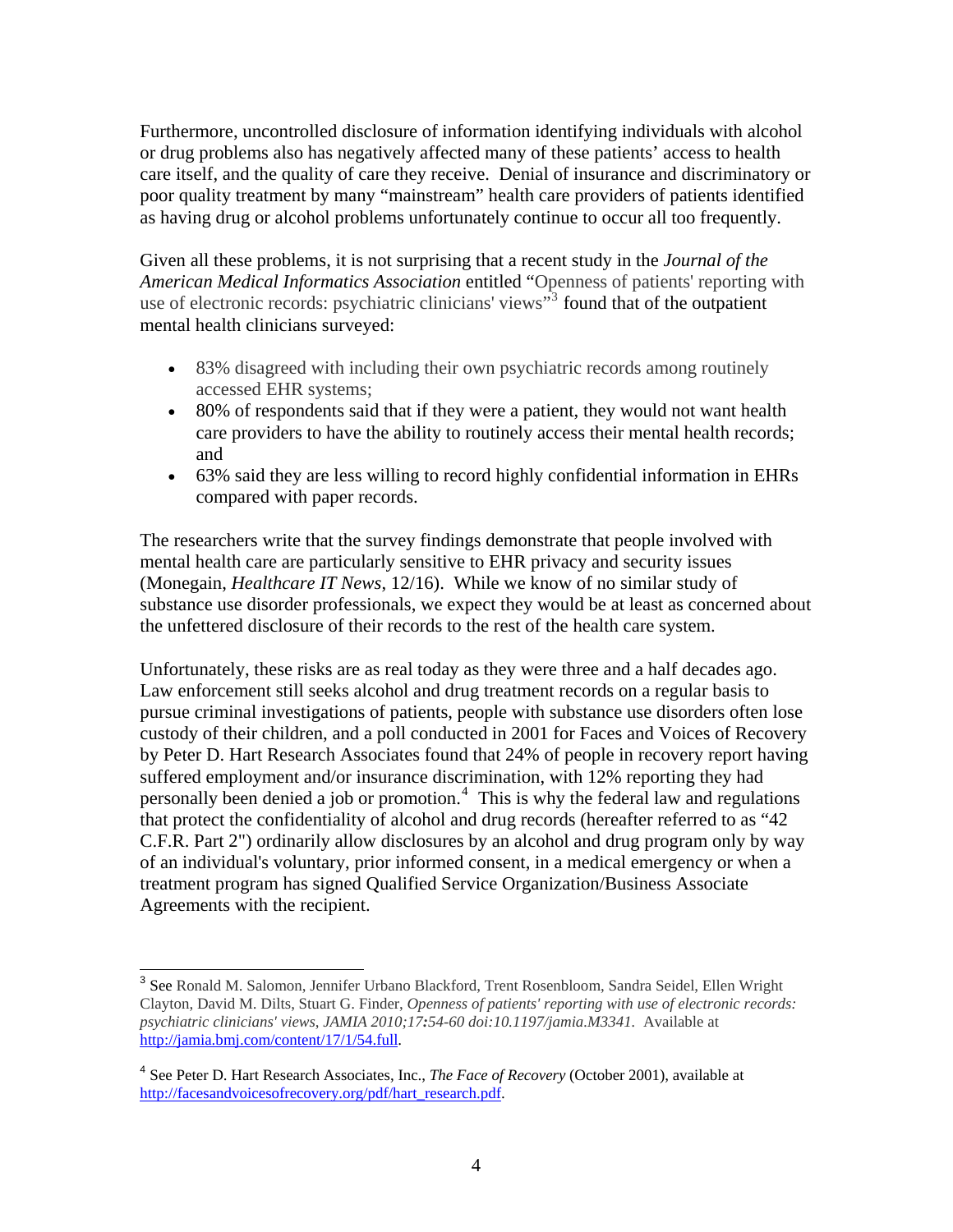This governing principle – which also underlies most state laws protecting the confidentiality of mental health, HIV and other highly sensitive and still stigmatizing health information<sup>[5](#page-4-0)</sup> $-$  is much different from HIPAA in several important respects. Unlike HIPPA, <sup>[6](#page-4-1)</sup> 42 C.F.R. Part 2's limitations on disclosure apply to communications of alcohol and drug patient information to payors and to a patient's other health care providers when disclosures are sought or are being made for purposes of the individual's treatment for other health conditions. Also unlike HIPAA, which bows to state laws that mandate disclosure to law enforcement and for litigation, including judicial and administrative hearings (such as divorce and child custody proceedings) as soon as a health care provider receives a subpoena, judicial or administrative order, or even a discovery request, 42 C.F.R. Part 2 requires a special court order, predicated on the satisfaction of much higher standards before disclosure can be made to law enforcement.<sup>[7](#page-4-2)</sup>

In our view, and based on our extensive experience over 30 years, this is the right and the absolutely essential approach for sharing this highly sensitive and stigmatizing health information, which so often has been used to discriminate against people with substance use disorders. 42 C.F.R. Part 2 has been the bulwark, and indeed an essential precondition, to bringing people in need of substance use disorder care into treatment and keeping them there, to effectively coordinating their care, and to protecting them from discrimination.<sup>[8](#page-4-3)</sup> Allowing virtually unfettered disclosure of alcohol and drug patient records without consent to the full range of individuals and organizations involved in law enforcement, health care payment, or health care operations and allowing those entities to redisclose those records without restriction – as HIPAA does – would result in many people not obtaining the care they need for fear of being arrested and prosecuted, losing custody of their children, and suffering employment, insurance and other discrimination.

Indeed, many have criticized HIPAA for its insufficient protection of patient privacy in these and other contexts, and people with substance use histories unfortunately are more stigmatized than most recipients of health care. Many health privacy experts and consumer advocates are expressing deep concern that HIPAA wrongly deprives health

<span id="page-4-0"></span><sup>&</sup>lt;sup>5</sup> For a comprehensive compilation of state laws (as well as overviews of the HIPAA Privacy Rule and federal alcohol and drug confidentiality law and rules), see *Privacy and Security Solutions for Interoperable Health Information Exchange: Report on State Law Requirements for Patient Permission to Disclose Health Information* (2009) Department of Health and Human Services. Available at [http://healthit.hhs.gov/portal/server.pt/gateway/PTARGS\\_0\\_10741\\_910326\\_0\\_0\\_18/DisclosureReport.pdf](http://healthit.hhs.gov/portal/server.pt/gateway/PTARGS_0_10741_910326_0_0_18/DisclosureReport.pdf).

<span id="page-4-1"></span><sup>&</sup>lt;sup>6</sup> See the Health Insurance Portability and Accountability Act of 1996, Pub. L. 104-191 (1996). The Department of Health and Human Services issued regulations, entitled the Privacy Rule, to implement the act*.* See 45 C.F.R. Part 160, 164 (2002).

<span id="page-4-2"></span><sup>&</sup>lt;sup>7</sup> For example, under 42 C.F.R. Part 2, a court ordinarily may not even order disclosure of treatment records for the purpose of prosecuting a patient. See 42 C.F.R.  $\S$ § 2.61 – 2.65.

<span id="page-4-3"></span><sup>&</sup>lt;sup>8</sup> While – unfortunately in our view – 42 C.F.R. Part 2 does not contain a "private right of action" that would enable patients whose confidentiality rights are violated to bring a lawsuit to enforce their rights, government regulators and treatment programs themselves have worked hard to ensure its enforcement.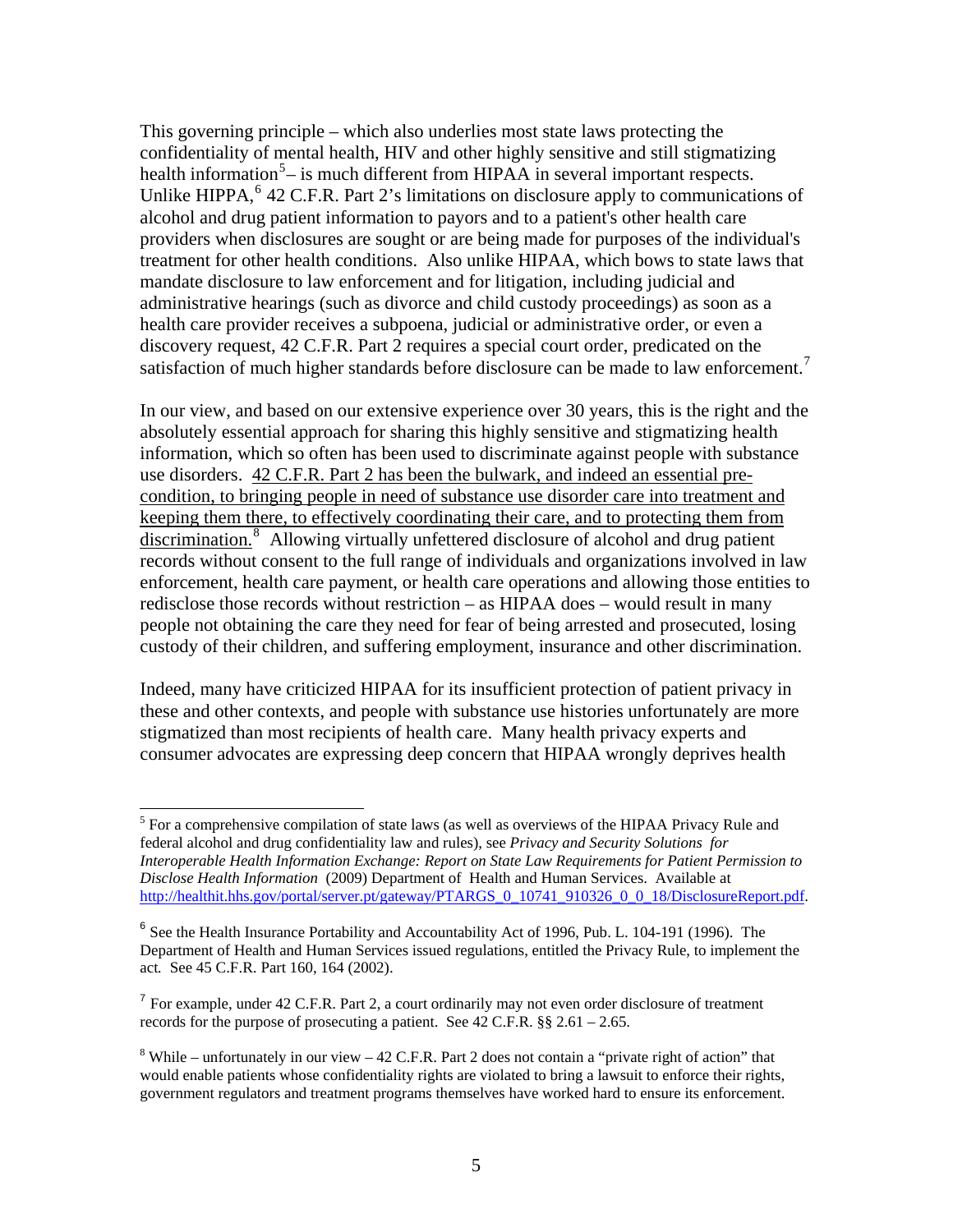consumers of the ability to use consent to control whether, when and how health providers involved in their care may gain access to and use their health information.

The very real risks to and breaches of individuals' privacy resulting from adoption of the HIPAA standard have been heightened by the advent of electronic health records and development of interoperable networks designed to link multiple EHR systems together.<sup>[9](#page-5-0)</sup> Indeed, rather than driving many in the direction advocated by "Improving Safety and Quality of Care," recent developments are prompting widespread calls for adoption of broader protections like those afforded by 42 C.F.R. Part 2 and parallel state and federal laws, laws that offer stronger, not HIPAA's far weaker, safeguards to assure the privacy of sensitive and stigmatizing health information. This is the case with the reports and recommendations issued by the National Committee on Vital Health Statistics in its consensus-driven "Recommendations on Privacy and Confidentiality, 2006-2008" – which the Office of the National Coordinator has recently agreed to pay close attention to – and by numerous other stakeholders advocating such solutions.<sup>[10](#page-5-1)</sup>

While allowing all alcohol and drug patient information to flow to all parts of the health care system without restriction may seem benign or even desirable at first blush, we believe it is likely that such a change would backfire, resulting in disclosures that damage the lives of patients and their families more often than improve their care. If the rules were changed to allow disclosure to other health care providers without patient consent and without the accompanying notice prohibiting redisclosure, sensitive information would inevitably be redisclosed to others even further removed from the patient's care, such as law enforcement and payors, with disastrous results, including unwillingness of many in need of care to obtain it.<sup>[11](#page-5-2)</sup> The current requirements that patients consent in writing to disclosures to other health care providers, and that the holder of the records notify the recipients that they must obtain authorization before making redisclosures, has imposed minimal burdens and has succeeded in most circumstances in protecting patients from the consequences of unauthorized disclosure.

Adopting the HIPAA standard to allow health care providers, virtually without restriction, to obtain alcohol and drug records and redisclose them to law enforcement

<span id="page-5-0"></span><sup>&</sup>lt;sup>9</sup> Recent massive data breaches involving many thousands of individuals' electronic health records include, for example, those committed by Kaiser Permanente and Health Net, among others. See, e.g., "Kaiser Informs more than 15,000 Members of Health Data Breach," in

[http://www.ihealthbeat.org/articles/2010/1/13/kaiser-informs-more-than-15000-members-of-health-data](http://www.ihealthbeat.org/articles/2010/1/13/kaiser-informs-more-than-15000-members-of-health-data-breach.aspx)[breach.aspx;](http://www.ihealthbeat.org/articles/2010/1/13/kaiser-informs-more-than-15000-members-of-health-data-breach.aspx) and "Conn. Attorney General Sues Health Net Over Data Security Breach," in [http://www.ihealthbeat.org/articles/2010/1/14/conn-attorney-general-sues-health-net-over-data-security](http://www.ihealthbeat.org/articles/2010/1/14/conn-attorney-general-sues-health-net-over-data-security-breach.aspx)[breach.aspx](http://www.ihealthbeat.org/articles/2010/1/14/conn-attorney-general-sues-health-net-over-data-security-breach.aspx).

<span id="page-5-1"></span><sup>&</sup>lt;sup>10</sup> See National Committee on Vital Health Statistics, Privacy Report to the Secretary: Recommendations *on Privacy and Confidentiality, 2006-2008*, available through <http://www.ncvhs.hhs.gov/reptrecs.htm>, at July 1, 2009 - [Report to the Secretary](http://www.ncvhs.hhs.gov/privacyreport0608.pdf) - Recommendations on Privacy and Confidentiality, 2006-2008.

<span id="page-5-2"></span><sup>&</sup>lt;sup>11</sup> This is the likely result even if 42 C.F.R. Part 2's prohibition on redisclosure is retained, since most health care providers are more accustomed to the permissive redisclosure standards of HIPAA.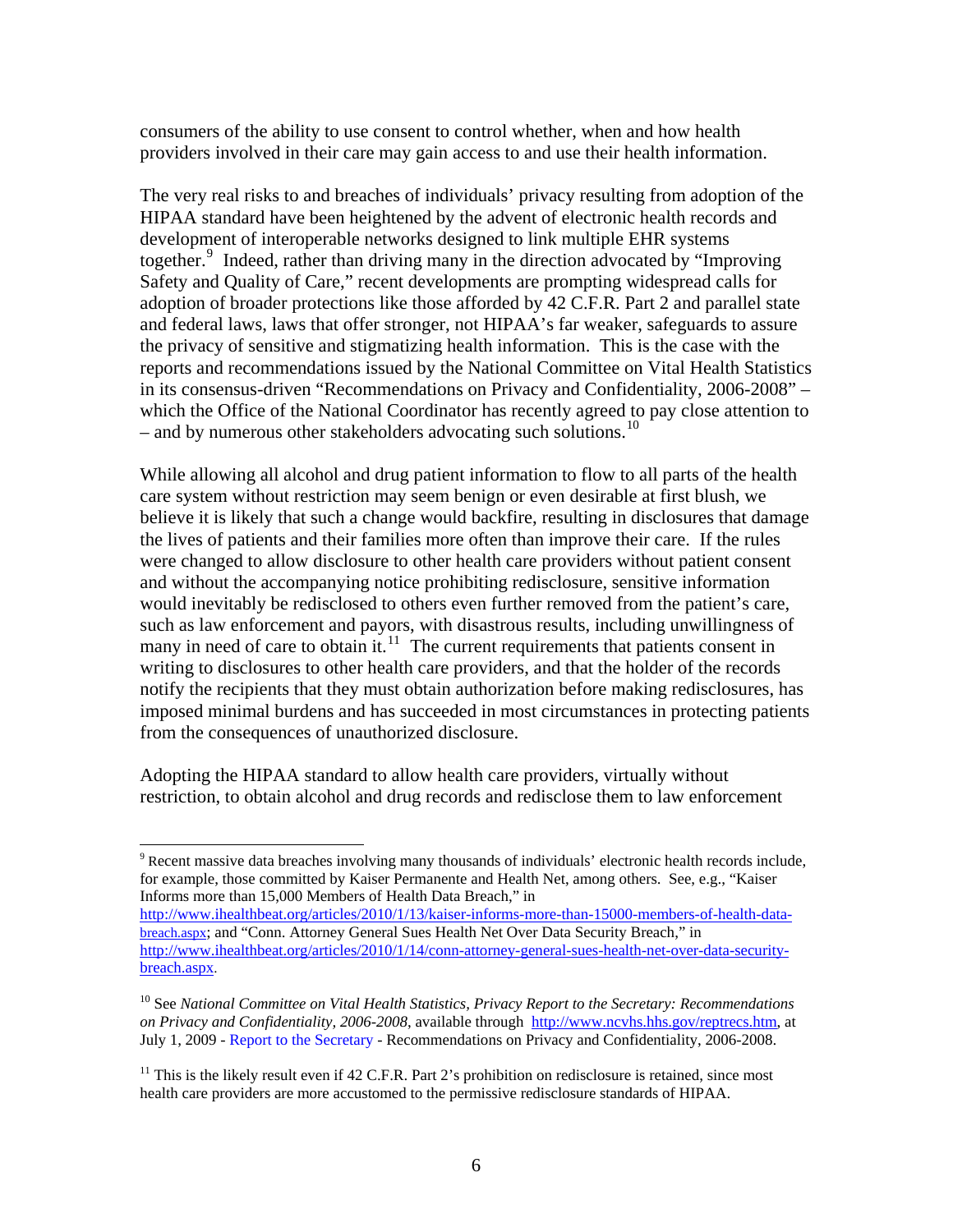and payors likely would result in great harm to many patients, immediately followed by unwillingness of many in need of care to come forward to obtain it.

#### **Improving Integration of Substance Use Disorder and Other Health Care Without Weakening Patient Confidentiality**

Many substance use disorder and health care experts advocate that improving integration of substance use disorder treatment with other health care, including facilitating better communication, should be a major national priority. The recently released policy paper, "Improving Safety and Quality of Care," is one of a number that has taken this position, raising important issues regarding the need to ensure effective, coordinated health care. We wholeheartedly agree that there is an urgent need to achieve these goals.

Unlike the authors of "Improving Safety and Quality of Care," however, we strongly believe that communication and care coordination can be improved without changing the important underlying principles and requirements of 42 C.F.R. Part 2. In this, we share the views of those who wrote an earlier policy brief on this issue urging that the "Delicate Balance" between existing federal and state health privacy laws can and should be maintained. $12$ 

In contrast, "Improving Safety and Quality of Care" proposes what it calls a "modest adjustment" that would permit physicians and health care providers to freely share information – the adoption of the HIPAA standard (45 C.F.R. Parts 160 and 164). The adoption of the HIPAA standard, however, is far from being a modest proposal and would be far-ranging in its effect, opening up disclosures of drug and alcohol patient information for many purposes far beyond the coordination of health care. Since, as discussed above, HIPAA also allows the complete flow of information for payment and health care operations, health care providers and insurance companies and other payors would be able to freely disclose and redisclose a person's substance use records without patient consent. Going beyond health care delivery activities, 45 C.F.R. § 164.512 allows for a much more open flow of information, without the patient's written consent, for a whole host of other purposes, including to the police and other law enforcement agencies, and for litigation, including judicial and administrative hearings.

The proposed wholesale restructuring of 42 C.F.R. Part 2 is premised on the view that the federal law and regulations are the reason physicians are unaware of their patients' alcohol or drug use. This premise is flawed for two reasons. First, there are many reasons, unrelated to 42 C.F.R. Part 2, why doctors are unaware of (and insufficiently involved in the screening, diagnosis, and referral for treatment of) their patients'

<span id="page-6-0"></span><sup>&</sup>lt;sup>12</sup> See *A Delicate Balance: Behavioral Health, Patient Privacy, and the Need to Know (March 2008) (cited* in footnote 1). See also the recommendations of the National Committee on Vital Health Statistics in its *Privacy Report to the Secretary: Recommendations on Privacy and Confidentiality, 2006-2008* (cited in footnote 9).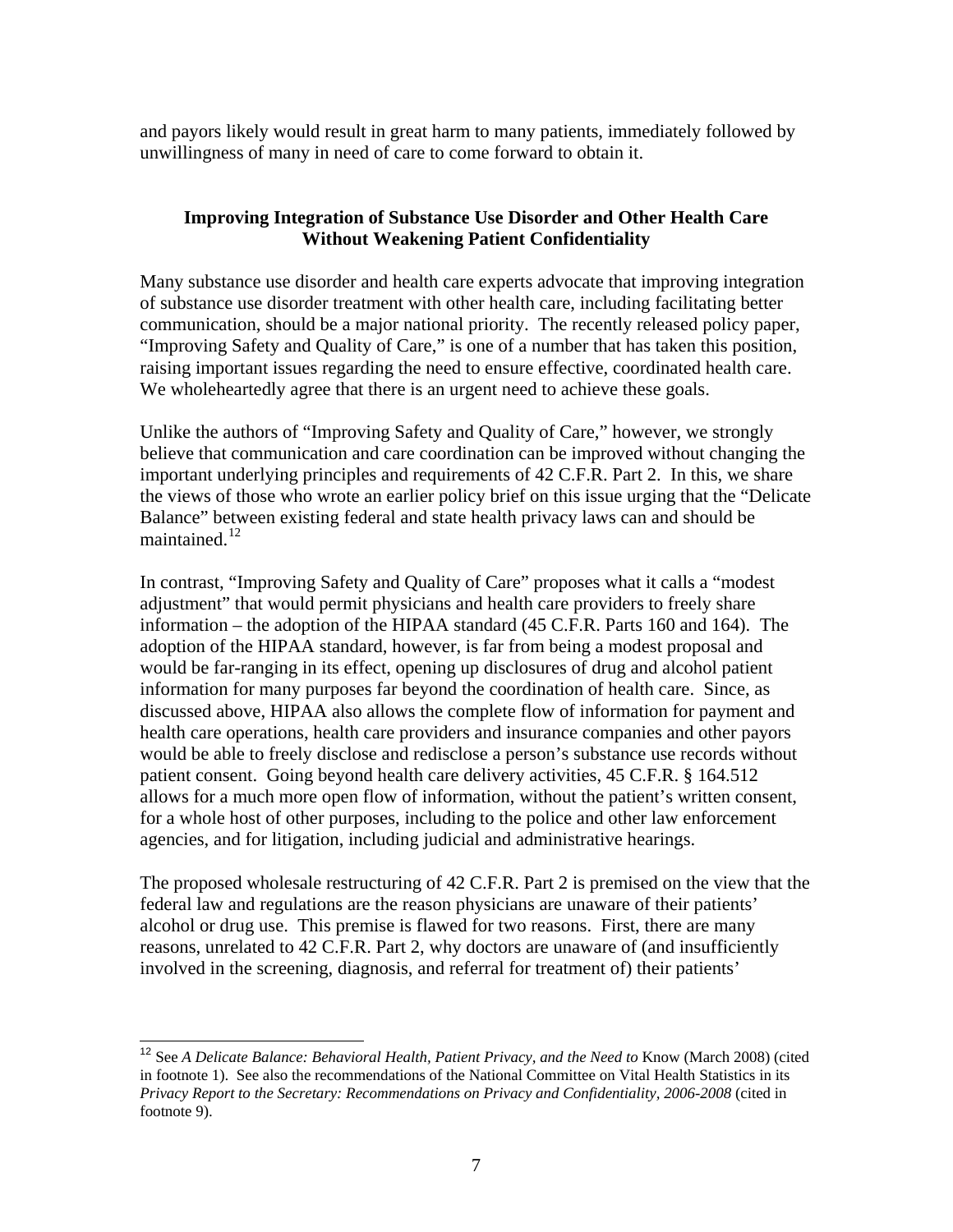substance use. Second, the premise is based on an incomplete interpretation of 42 C.F.R. Part 2 that fails to take into account all the provisions that currently allow the disclosure of information for treatment purposes. It is this faulty premise which leads, in our opinion, to an unnecessary and unacceptable recommendation that the law and regulations should be amended to conform to the HIPAA standards of sharing information. If there are any legitimate concerns that cannot be addressed under the current interpretations of 42 C.F.R. Part 2, a more appropriate response, we suggest, would be a reexamination of those interpretations rather than a wholesale adoption of HIPAA.

We address each of these issues in order.

l

#### Reasons for Physicians' Lack of Knowledge of Patients' History of Substance Use

"Improving Safety and Quality of Care" notes that some physicians are unaware of their patients' substance use histories and use of medications to treat their addiction. Because of this lack of information, these physicians prescribe medications that interact dangerously with those medications already being taken by patients to treat their addiction. Citing a paper by Constance Weisner<sup>[13](#page-7-0)</sup> and others including colleagues at Kaiser Permanente, "Improving Safety and Quality of Care" attributes the lack of information on the part of physicians about their patients' history of addiction to 42 C.F.R. Part 2 – a conclusion that the Weisner study does not support. The Weisner study, in fact, makes a compelling case that there are a number of reasons unrelated to 42 C.F.R. Part 2 that contribute to physicians not knowing about their patients' substance use histories, including:

- some patients may not be forthcoming about their addiction history due to fear of stigma, discrimination or legal sanctions;
- some patients may not be forthcoming due to inappropriate drug seeking; and
- physicians who do not receive adequate training about addiction often do not ask their patients, beyond cursory (if any) questions, about their use of substances.

The Weisner study does not recommend that the federal alcohol and drug patient confidentiality law and/or 42 C.F.R. Part 2 be amended.

<span id="page-7-0"></span><sup>&</sup>lt;sup>13</sup> See Constance M. Weisner, Cynthia I. Campbell, G. Thomas Ray, Kathleen Saunders, Joseph O. Merrill, Caleb Banta-Green, Mark D. Sullivan, Michael J. Silverberg, Jennifer R. Mertens, Denise Boudreau, Michael Von Korff, *Trends in Prescribed Opioid Therapy for Non-Cancer Pain for Individuals with Prior Substance Abuse Disorders,* in PAIN©, Vol. 145, Issue 3, pp. 287-293 (2009), DOI:

<sup>10.1016/</sup>j.pain.2009.05.006. It is worth noting that the authors mistakenly state that 42 C.F.R. Part 2 only allows information protected by 42 C.F.R. Part 2 to be shared for treatment purposes in the case of a medical emergency. This is not an accurate description of the regulations, since, as described in detail below, 42 C.F.R. Part 2 contains many provisions that allow for disclosures for treatment purposes.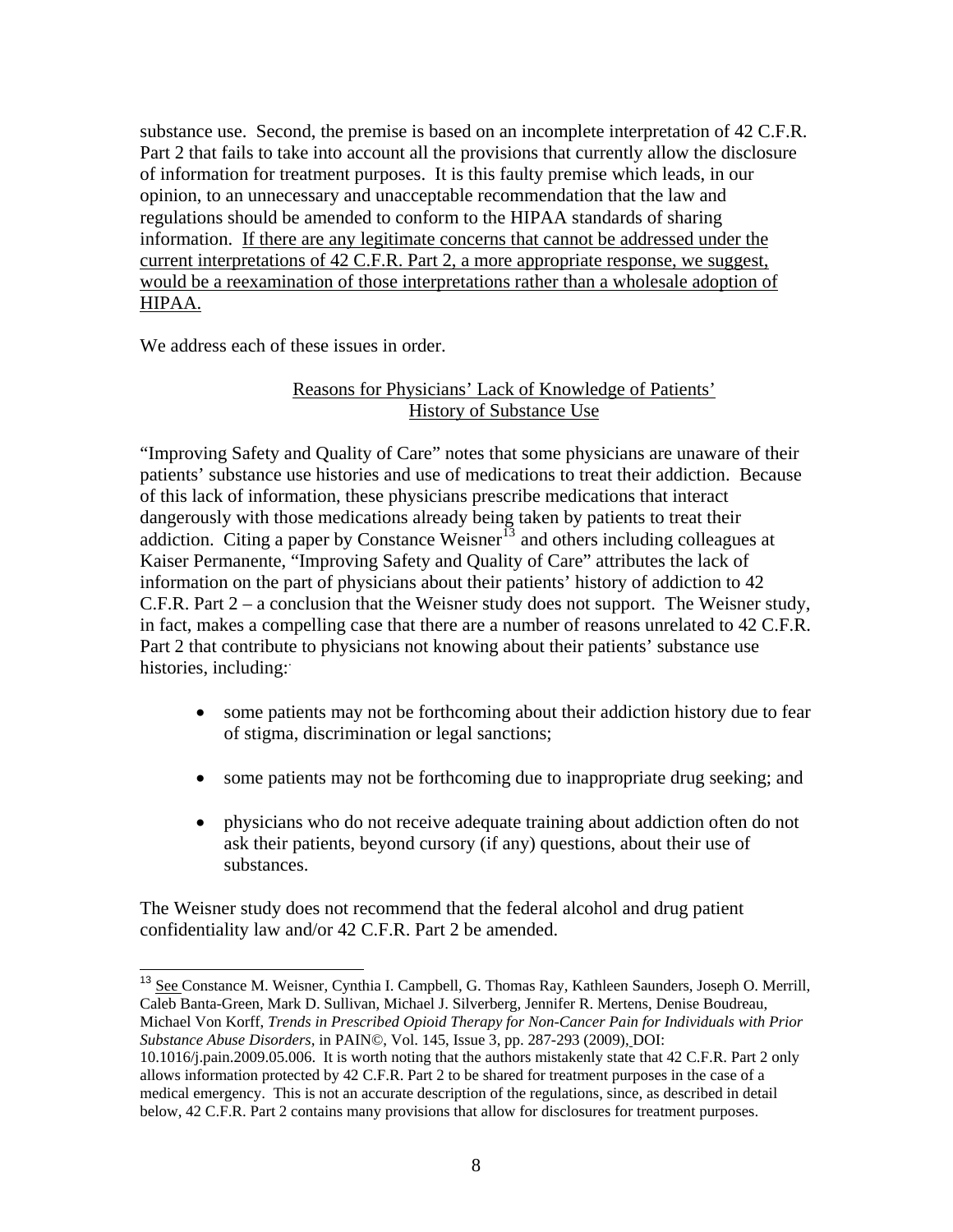We wholeheartedly endorse Weisner's recommendations that more effective early detection, screening, assessment, and clinical management processes be developed. Physicians must receive more training in addiction medicine so that they can properly assess the appropriateness of prescribing opioid therapy for patients with substance use problems and provide better patient care overall. Indeed, if physicians engage their patients in conversations about alcohol and drug use, patients will be more likely to share this information.

#### 42 C.F.R. Part 2 Provisions Allowing the Disclosure of Information for Treatment Purposes

"Improving Safety and Quality of Care" asserts that 42 C.F.R. Part 2's requirement that protected information cannot be disclosed "unless authorized by the patient" is not workable in the current health care system.<sup>[14](#page-8-0)</sup> We disagree.

"Improving Safety and Quality of Care" offers a number of scenarios where a primary care or emergency room physician does not provide important or optimal care to a patient because the doctor does not know the patient's substance use history. Implicit in these scenarios is the assumption that patients will not consent to disclosures about their alcohol and drug histories and thus these doctors must be able to gain access to this information without consent. In fact, as noted above, physicians frequently do not ask patients about their substance use histories or try to obtain consent. Many, if not all, of the issues raised in these scenarios could be resolved by the physician merely asking the patient about his or her substance use and treatment and requesting that he or she sign consent forms.

Current protections under 42 C.F.R. Part 2 that prohibit physicians from redisclosing the information without patient consent make it more likely that the patient will agree to sign such a consent. If, after consideration of all factors, a patient does not want to authorize disclosure due to fear of discrimination or other harmful consequences, we strongly believe that the patient should retain the right to decline to consent and prevent the disclosure.

Having said that, the federal alcohol and drug confidentiality law identifies a number of circumstances in which records may be disclosed for treatment purposes without patient consent. Some of the most useful options enabling communications without consent for treatment purposes are:

• The medical emergency exception: permits alcohol and drug programs to make disclosures to medical personnel – including mental health and medical care providers – even without a patient's consent to the extent necessary to meet a bona fide medical emergency affecting a patient or any other person. (42 C.F.R. § 2.51.)

<span id="page-8-0"></span><sup>&</sup>lt;sup>14</sup> The one-page paper that accompanies "Improving Safety and Quality of Care", titled "Modernize Federal Addiction Confidentiality Law and Regulations," mentions the medical emergency provision as well.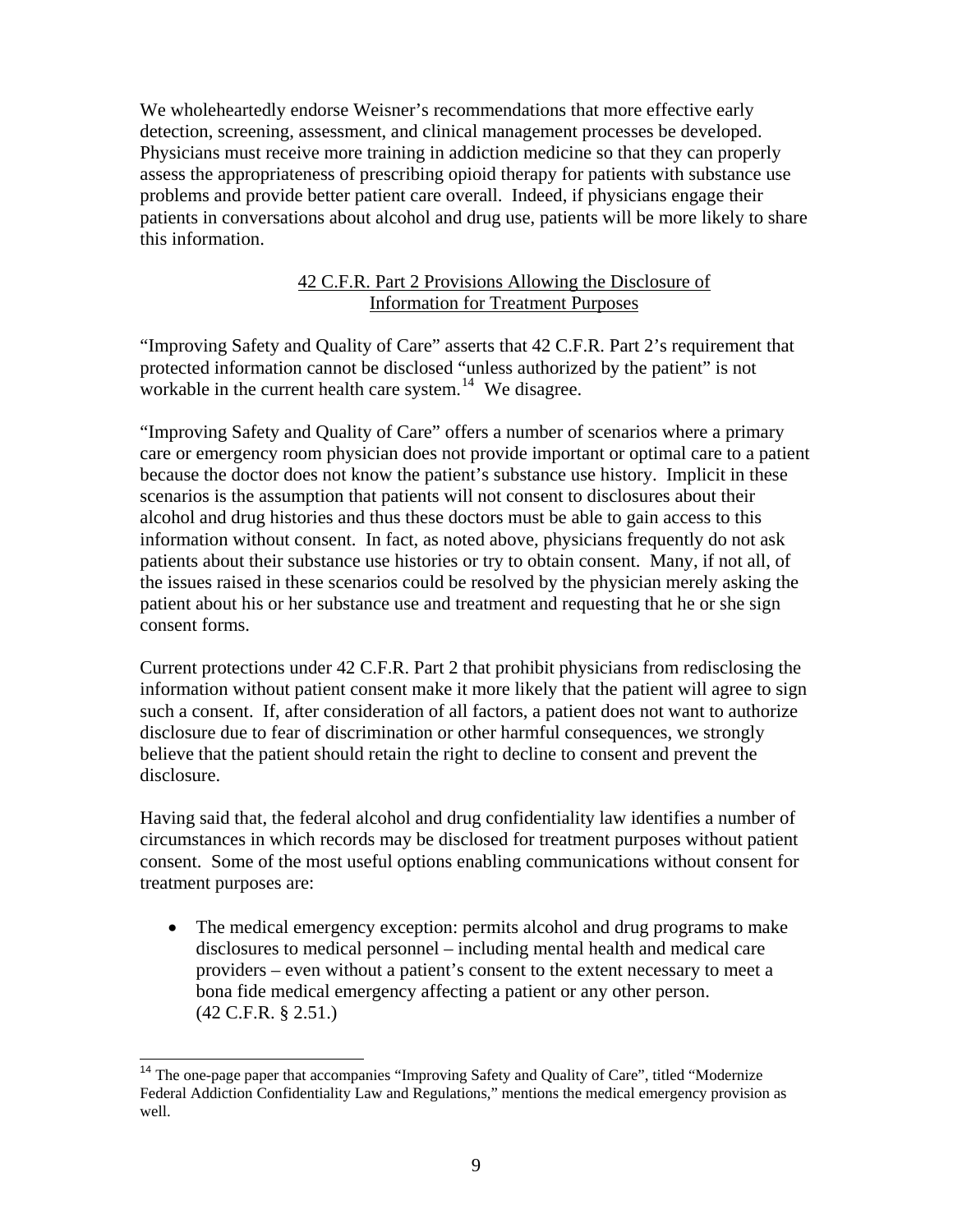- Qualified Service Organization Agreements (similar to HIPAA's Business Association Agreements): these agreements allow programs to establish mutual referral or services arrangements with their patients' other health care providers, including mental health, primary or specialty care providers, and allow both parties to the QSOA/BA to communicate freely with one another as needed to enable them to plan, provide and coordinate their care of the patient. Patient consent is not needed when these agreements are in place. (42 C.F.R. §  $2.12(c)(4)$ .)
- Internal Program Communications in situations like the one described by Weisner where a health care entity has different departments, including one that provides substance use disorder treatment, information can be shared with other providers within the entity if their work would facilitate the provision of the chemical dependence service.  $(42 \text{ C.F.R.} \S 2.12(c)(3))$ .
- No patient identifying information: information that does not "identify a patient as an alcohol or drug abuser" can be disclosed. Thus, for example, disclosure of information about medication for depression would not be barred by 42 C.F.R. Part 2 if, as in one scenario, that did not reveal alcohol or drug patient identifying information. (42 C.F.R. §2.12(a)(1).)

As stated above, we believe that 42 C.F.R. Part 2 strikes the right balance in ordinarily requiring consent for disclosure but allowing disclosures without consent if any of the exceptions above pertain. We further believe that training of health care providers and elimination of discrimination against people in treatment are the keys to integrating care, not eliminating the very confidentiality provisions that often protect patients from discrimination and other harm.

#### **Electronic Health Record Systems Have the Potential to Facilitate Needed Communication While Maintaining Existing Confidentiality Protections**

To the extent that some suggest that the federal alcohol and drug confidentiality rules create a significant burden to the inclusion of alcohol and drug records in electronic health record systems, the Legal Action Center respectfully disagrees. We have consistently endorsed the goals underlying "e-health" initiatives and believe that giving both patients and their health care providers effective, real-time access to health information that is relevant to their care through an integrated electronic health record system or network can improve the quality and coordination of the care that individuals receive, for behavioral (substance use/mental health) as well as physical health conditions.

Indeed, we believe that if implemented correctly, computer technology makes it easier, not harder, simultaneously to protect the privacy of records and facilitate communication in appropriate circumstances. Software that is correctly designed can provide for electronic communications but also can contain blocks that limit disclosures to those who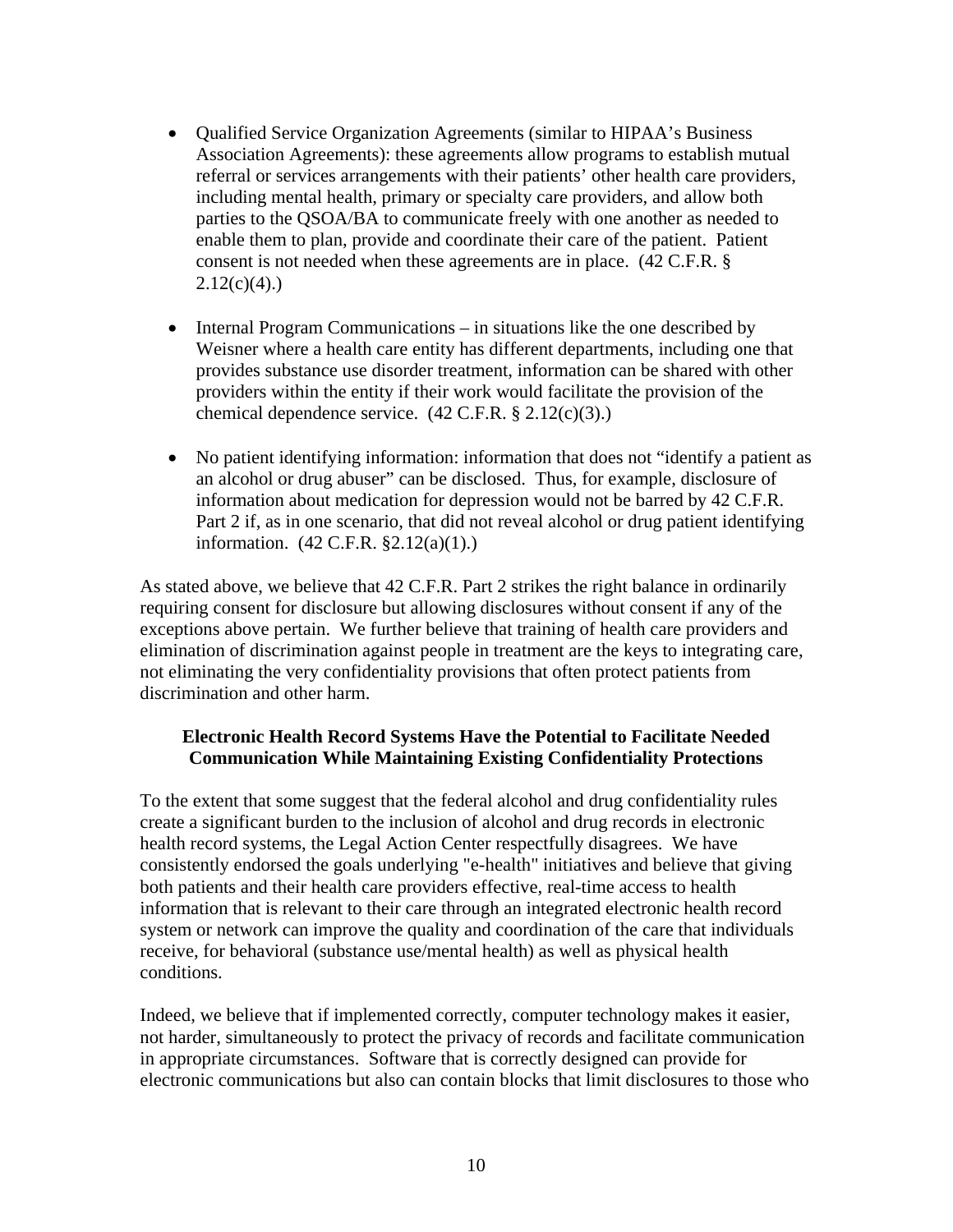are specifically authorized. Many hospitals and other health care providers have long used computer technology in this way, and we do not see any reason why electronichealth record systems cannot do so with equal success. In fact, we have been told repeatedly by software experts that EHR systems can be constructed so as to allow the flow of patient information when appropriate while complying with all the requirements of 42 C.F.R. Part 2.

For these reasons, far from 42 C.F.R. Part 2 creating obstacles to including alcohol and drug patient records in electronic health record systems, we see the proper construction of electronic health record systems as the solution to the problem of how to simultaneously facilitate communication and ensure compliance with 42 C.F.R. Part 2.

However, it is critically important that federal and state authorities take two essential public policy steps:

- EHR systems must be designed so that substance use disorder records are included and the requirements of 42 C.F.R. Part 2 are met, and
- Substance use disorder and mental health providers must receive the resources, technology and technical assistance they need to participate in EHR systems.

### **Begin a Consensus Process to Identify the Best Ways to Improve Integrated Care While Maintaining Essential Confidentiality Protections**

As explained above, we believe that the major barriers to improving communication between the substance use disorder system and the rest of the health care system are not in the federal alcohol and drug patient confidentiality rules but instead are:

- Need for electronic health record systems that incorporate substance use disorder records and are designed to follow the federal confidentiality rules;
- Lack of resources that inhibit many providers of substance use disorder care from participating in electronic health record systems;
- Lack of understanding of many health care professionals about substance use disorders, the requirements of the federal confidentiality rules, and how to obtain alcohol and drug patient records; and
- Fear on the part of many substance use disorder patients that they will be discriminated against if they reveal their treatment status.

We strongly urge that the public and private sectors take the necessary steps to address all these problems.

At the same time, we are open to discussion and dialogue about whether there are ways that the federal alcohol and drug patient confidentiality rules could be improved to facilitate better communication and integration between the substance use disorder field